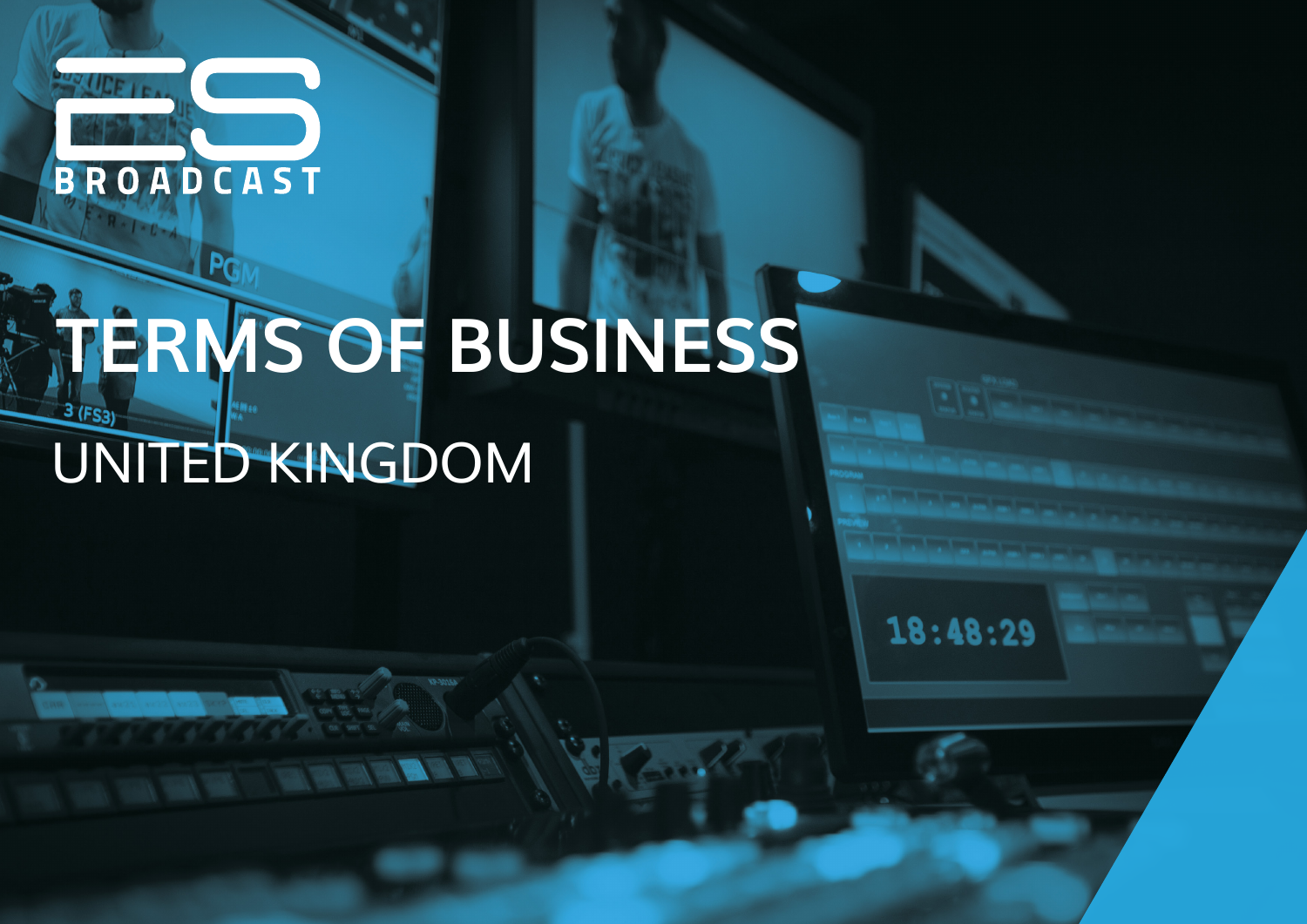#### **1 These terms**

- **1.1 What these terms cover.** These are the terms and conditions on which we supply new, used and/or ex-demonstration broadcast equipment to you (**"Goods"**). These terms will also apply to any systems integration services (**"Services"**) we agree to provide to you, where such services are supplied with the Goods to:
	- **1.1.1** deliver, install and integrate Goods (including hardware) and software to form the System, as more particularly specified in your order; and
	- **1.1.2** use reasonable endeavours to provide the installed and tested System (**Completion**) on or before the completion date, as specified in your order (**Completion Date**), (**"Services"**).
- **1.2 Why you should read them.** Please read these terms carefully before you submit your order to us. These terms tell you who we are, how we will provide any Goods and Services to you, how you and we may change or end the contract, what to do if there is a problem, and other important information.
- **1.3 Are you a business customer or a consumer?** In some areas you will have different rights under these terms depending on whether you are a business or consumer. You are a consumer if:
	- (a) you are an individual.
	- (b) you are buying Goods from us wholly or mainly for your personal use (not for use in connection with your trade, business, craft or profession).
- **1.4 If you are a business customer this is our entire agreement with you.** If you are a business customer these terms constitute the entire agreement between us in relation to your purchase. You acknowledge that you have not relied on any statement, promise, representation, assurance or warranty made or given by or on behalf of us which is not set out in these terms and that you shall have no claim for innocent or negligent misrepresentation or negligent misstatement based on any statement in these terms.

# **2 Information about us and how to contact us**

- **2.1 Who we are.** We are ES Broadcast Ltd. a company registered in England and Wales. Our company registration number is 13097814 and our registered office is at 4th Floor, The Anchorage, 34 Bridge Street, Reading, RG1 2LU. Our registered VAT number is GB125 5023 50.
- **2.2 How to contact us.** You can contact us by calling us on +44 (0)1923 650 080 or by writing to us at sales@esbroadcast.com or at Unit 34, Orbital 25 Business Park, Dwight Road, Watford, Hertfordshire, WD18 9DA.
- **2.3 How we may contact you.** If we have to contact you we will do so by telephone or by writing to you at the email address or postal address you provided to us in your order.
- **2.4 "Writing" includes emails.** When we use the words "writing" or "written" in these terms, this includes emails.

#### **3 Our contract with you**

- **3.1 How we will accept your order.** Our acceptance of your order will take place when we provide you with written acceptance of your order at which point a contract will come into existence between you and us.
- **3.2 If we cannot accept your order.** If we are unable to accept your order, we will inform you of this and will not charge you for the Goods or Services you have ordered. This might be because any Goods you have ordered are out of stock or no longer available from our suppliers, because we have identified an error in the price or description of the Goods and Services, because we are unable to meet a delivery deadline or the Completion Date you have specified or because of unforeseen circumstances beyond our reasonable control. In any such cases, we will endeavour to suggest alternative Goods which you may decide, at your sole discretion, to order.
- **3.3 Where we sell our Goods and provide Services.** Our website and brochures are primarily for the promotion of our Goods and Services to customers in the UK. However, we may sell and deliver our Goods and provide Services to customers outside of the UK where we expressly agree in writing to do so. In such circumstances, the customer will be liable to us for the additional costs and expenses associated with providing the Goods and Services outside of the UK, including any additional delivery costs, taxes, charges, levies, assessments and other fees imposed on the purchase or import of any Goods or supply of Services outside of the UK.

## **4 Terms relevant to Goods**

- **4.1 Our Goods.** The Goods that we supply are manufactured by third parties and may be supplied in new, used or ex-demonstration condition. We will specify in the description of the Goods on our website, in our brochures and advertisements, in any other promotional media or platforms we may use and in our written quotation the condition of the Goods (including whether they are new, used or ex-demonstration), as well as the manufacturer of such Goods.
- **4.2 Goods may vary slightly from their pictures.** The images of the Goods on our website and/or in our brochures are for illustrative purposes only. Although we have made every effort to display the colours accurately, we cannot guarantee that a device's display of the colours accurately reflects the colour of the Goods. Your Goods may vary slightly from those images.
- **4.3 Packaging.** The packaging of the Goods, especially of any Goods sold in a used or ex-demonstration condition, may vary from that shown in images on our website and/or in our brochures.
- **4.4 Delivery costs.** The costs of delivery will be as displayed to you on our website and/or in our brochure or as otherwise notified to you before you place your order. If we agree in writing to deliver Goods outside of the UK, any additional delivery costs associated therewith will be notified to you in writing.
- **4.5 When we will provide the Goods.** During the order process we will provide you with an estimated delivery date for provision of the Goods.
- **4.6 If you are not available at your requested delivery address when the Goods are delivered.** If no one is available at your address to take delivery and the Goods cannot be posted through your letterbox, we will leave you a note informing you of how to rearrange delivery.
- **4.7 If you do not re-arrange delivery.** If after a failed delivery to you, you do not re-arrange delivery we will contact you for further instructions and may charge you for storage costs and any further delivery costs. If, despite our reasonable efforts, we are unable to contact you or re-arrange delivery we may end the contract and clause 10.2 will apply.
- **4.8 When you become responsible for the Goods.** The Goods will be your responsibility from the time we deliver the Goods to the address you gave us.
- **4.9 When you own Goods.** You own the Goods once we have received payment in full. Until we have received payment in full, you must:
	- **4.9.1** store the Goods separately from all other Goods held by you so that they remain readily identifiable as our property;
	- **4.9.2** not remove, deface or obscure any identifying mark on or relating to the Goods; and
	- **4.9.3** maintain the Goods in satisfactory condition.
- **4.10 Guarantee.** We offer the following guarantee to our customers in respect of our Goods:

**New Goods:** One year back-to-base and labour warranty or subject to manufacturer's warranty, whichever is longer

**Ex-demonstration Goods:** Six months unless an extended back-to-back manufacturer's warranty is purchased and applied at point of sale

**Used Goods:** Three months unless you have purchased an extended back-to-back manufacturer's warranty.

If you are a consumer, the above guarantees do not affect your legal rights.

If we offer any guarantee in relation to the Services you have ordered, we will agree this with you separately.

If you have any queries or would like to make a claim under the above guarantee, you can telephone our customer service team on +44 (0)1923 650 080 or write to us at sales@esbroadcast.com.

## **5 Terms relevant to Goods and Services**

- **5.1 We are not responsible for delays outside our control.** If our supply of the Goods or Services is delayed by an event outside our control then we will contact you as soon as possible to let you know and we will take steps to minimise the effect of the delay. Provided we do this we will not be liable for delays caused by the event, but if there is a risk of substantial delay you may contact us to end the contract and receive a refund for any Goods and/or Services you have paid for but not received.
- **5.2 What will happen if you do not give required information to us.** We may need certain information from you so that we can supply the Goods and/or Services to you. If so, this will have been stated in the description of the Goods and/or Services on our website and/or in our brochures. We will contact you to ask for this information. If you do not give us this information within a reasonable time of us

asking for it, or if you give us incomplete or incorrect information, we may either end the contract (and clause 13.2 will apply) or make an additional charge of a reasonable sum to compensate us for any extra work that is required as a result. We will not be responsible for supplying the Goods and/or Services late or not supplying any part of them if this is caused by you not giving us the information we need within a reasonable time of us asking for it.

- **5.3 Reasons we may suspend the supply of Goods and/or Services to you.** We may have to suspend the supply of Goods and/or Services to:
	- **5.3.1** deal with technical problems or make minor technical changes;
	- **5.3.2** update the Goods and/or Services to reflect changes in relevant laws and regulatory requirements;
	- **5.3.3** make changes to the Goods and/or Services as requested by you or notified by us to you (see clause 6).

## **5.4 We may also suspend supply of the Goods and/or Services if you do not pay.**

If you do not pay us for the Goods and/or Services when you are supposed to (see clause 9.4) and you still do not make payment within 7 days of us reminding you that payment is due, we may suspend supply of the Goods and/or Services until you have paid us the outstanding amounts. We will contact you to tell you we are suspending supply of the Goods and/or Services. We will not suspend the Goods and/or Services where you dispute the unpaid invoice (see clause 9.7). We will not charge you for the Goods and/or Services during the period for which they are suspended. As well as suspending the Goods and/or Services we can also charge you interest on your overdue payments (see clause 9.6).

#### **6 Terms relevant to Services**

- **6.1 Documentation.** We will provide the relevant operating manuals, user instruction manuals (manuals may be provided through website links), technical literature and all other related materials (including the licence terms referred to in clause 7.4 below) in human- and/or machine-readable forms relating to the System and containing sufficient up-to-date (as at the Completion Date) information for the proper use and maintenance of the System (Documentation). Such Documentation may be supplied in electronic form.
- **6.2 Copies of Documentation.** You may make such further copies of the Documentation as are reasonably necessary for the use and maintenance of the System and for training your personnel in use of the System. You shall ensure that all proprietary notices (whether ours or a third party's) are reproduced in any such copy. The Documentation is, and shall remain, our property or the property of our licensors and you acquire no rights in or to the said Documentation other than those expressly granted by these terms.
- **6.3 Cabling.** We will supply all cabling and other equipment needed for the installation of the System at the place as detailed in order (Site).
- **6.4 Third party licences.** We shall provide the System and configurations to you under the standard licence terms provided by the relevant third parties, copies of which shall be provided to you, and you agree to be bound to the relevant third parties by such licence terms. You will be liable to us for any loss or damage we suffer as a result of your failure to comply with the terms of any third-party licence.
- **6.5 Intellectual property rights.** We or our licensors own all intellectual property rights in the design of the System and the Documentation. You hereby acknowledge and agree that any breach by you of clause 7.2 or 7.4 may breach our or the relevant third party's intellectual property rights. You agree to use your best endeavours not to breach such intellectual property rights and to ensure that your employees, agents and representatives who are given access to the Documentation are aware of the confidential and proprietary nature of the information contained within it and are under similar obligations not to do anything that might breach our or the relevant third party's intellectual property rights.

## **6.6 Site preparation.**

- **6.6.1** Within a reasonable time before the Completion Date, we will provide such information and assistance to you as may be necessary to enable you to prepare the Site for the installation of the relevant item of the System or any part of it.
- **6.6.2** You will, at your own expense, prepare the Site in accordance with the information and reasonable time frames provided by us under clause 7.6.1.
- **6.6.3** You will be responsible for ensuring that each item of Electronic Equipmentis installed and in working order and available to us as soon as possible and in any event no later than the date specified by us under clause 7.6.1.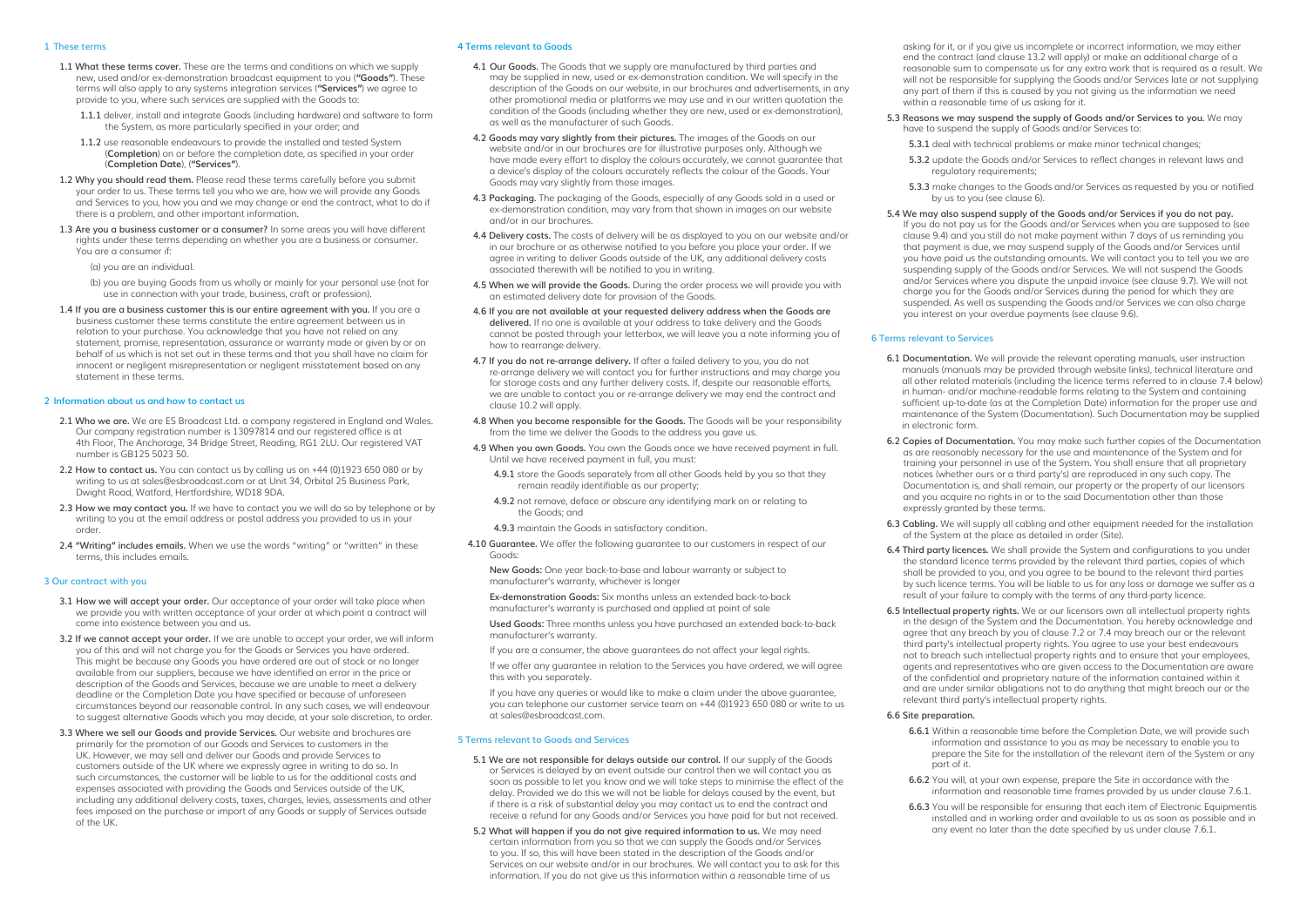**6.7 Acceptance.** You shall be deemed to have accepted the System if:

- **6.7.1** completion has occurred (whether on the Completion Date or otherwise); and
- **6.7.2** you have not notified us of any problem with the System within 14 days following Completion; or
- **6.7.3** you commence operational use of the System, whichever is the earlier (Acceptance Date).
- **6.8 Extensions of time for Completion**. We shall be given an extension of time for Completion of the Services if one or more of the following events occurs:
	- **6.8.1** Any act or omission by you causes a delay to the supply of the Services;
	- **6.8.2** Delay is caused in whole or in part by an action or omission of you or your employees, agents or third-party contractors; or
	- **6.8.3** Delay is caused by Site or Electronic Equipment not being ready by the dates specified in clause 7.5 or such other date as agreed in writing between us in which case we will notify you in writing no more than seven (7) days after the event causing the delay. Such notice will specify the event which caused the delay, the length of the delay and the resulting extension of time to which we are entitled.
- **6.9 Increased costs due to delay.** If we can demonstrate that a delay exists under clause 7.8 and such delay has resulted in increased costs to us in carrying out our obligations under the contract, we may increase the price (and any other applicable charges) by an amount not exceeding any such increased cost. If you are a consumer and we demonstrate such increased cost to you, you will be entitled to contact us to end the contract and we will refund any money you have paid in advance for Goods and/or Services we have not provided but we may deduct or charge you reasonable compensation for the net costs we will incur as a result of you ending the contract and for any Goods or Services we have already provided to you.

#### **6.10 Your obligations.** You agree that you will:

- **6.10.1** not, without our prior written consent, allow any person other than one of our representatives to modify, repair or maintain any part of the System for a period of three months after the Acceptance Date;
- **6.10.2** grant us and our employees, agents, representatives and contractors all reasonable access to your Site, Electronic Equipment and existing system(s) so as to not cause delay to Completion and so as not to cause us to incur extra costs as a result of such failure to arant access:
- **6.10.3** cooperate with us in any manner we reasonably require in order to carry out the Services, including provision of information and data, and making available suitably qualified employees and contractors and, subject to our compliance with your reasonable security requirements, provide direct or remote (as we reasonably request) access to your existing systems, Electronic Equipment and Site for the purpose of carrying out diagnostics and correction of defects. If our access is remote, you and we will comply with any additional (reasonable) requirements for security and encryption techniques or software which you or we may specify;
- **6.10.4** comply, as soon as reasonably practicable, with all our reasonable requests for information or assistance.

#### **6.11 Warranties.**

- **6.11.1** We warrant and represent that the System at the Acceptance Date, and for three months after that date, will perform in accordance with the specification set out in your order in all material respects, unless the failure to do so is due to any act or omission of anyone other than us. Any unauthorised modification, use or improper installation of the System by you or on your behalf will render this warranty and our obligations in relation to the Services under the contract null and void.
- **6.11.2** The sole remedy for breach of the warranty under clause 7.11.1 shall be as follows:
	- **(a)** Subject to clause 7.11.3, the correction of any defects which constitute such breach; and
	- **(b)** Where the failure is due to an act or omission by anyone other than us, in accordance with the terms (including time limits) of:
		- **(i)** the relevant manufacturers' warranties from which the Customer benefits under clause 4.10 above; or
		- **(ii)** the relevant third-party warranties from which the Customer benefits under clause 7.11.4 below.
- **6.11.3** We do not warrant or guarantee that we will be able to rectify all defects in the System.
- **6.11.4** You acknowledge that the only warranties in relation to third-party software or the supply thereof are those contained in the relevant third-party licence of the same, and that to the extent that any such warranties are given to us, we will pass on the benefit of such warranties to you.
- **6.12 Increased cost due to investigation of defects.** If we visit your Site or other premises at your request to investigate a failure of the System, which proves in our reasonable opinion not to have been caused by a defect in the System, we will be entitled to charge you for the time we have spent on such visit on a time, materials and expenses basis at our standard rates then in force.

#### **7. Your right to make changes**

**7.1** If you wish to make a change to the Goods and/or Services you have ordered please contact us. We will let you know if the change is possible. If it is possible we will let you know about any changes to the price of the Goods and/or Services, the timing of supply or anything else which would be necessary as a result of your requested change and ask you to confirm hether you wish to go ahead with the change.

#### **8. Our rights to make changes**

**8.1 Minor changes to the Goods and/or Services.** We or the relevant manufacturer may change the Goods and/or Services to:

**8.1.1** reflect changes in relevant laws and regulatory requirements; and

- **8.1.2** implement minor technical adjustments and improvements, for example to address a security threat. These changes will not affect your use of the Goods and/or Services.
- **8.2 More significant changes to the Goods and/or Services.** In addition, we or the relevant manufacturer may make more significant changes to the Goods and/ or Services, but if we do so we will notify you and you may then contact us to end the contract before the changes take effect and receive a refund for any Goods or Services paid for but not received.

## **9 Price and payment**

- **9.1 Where to find the price for the Goods and Services.** The price of the Goods and Services (which includes VAT or other applicable sales tax) will be the price notified to you at the time you placed your order. We take reasonable care to ensure that the price of the Goods and/or Services advised to you is correct. However please see clause 9.3 for what happens if we discover an error in the price of the Goods and/or Services you order.
- **9.2 We will pass on changes in the rate of VAT or other applicable sales tax.** If the rate of VAT or other applicable sales tax changes between your order date and the date we supply the Goods and/or Services or the Completion Date (as applicable) , we will adjust the rate of VAT or other applicable sales tax that you pay, unless you have already paid for the relevant Goods and/or Services in full before the change in the rate of VAT or other applicable sales tax takes effect.
- **9.3 What happens if we got the price wrong.** It is always possible that, despite our best efforts, some of the Goods or Services may be incorrectly priced. We will normally check prices before accepting your order so that, where the correct price of the Goods or Services at your order date is less than our stated price on such date, we will charge the lower amount. If the correct price of the Goods or Services at your order date is higher than our stated price, we will contact you for your instructions before we accept your order.
- **9.4 When you must pay and how you must pay.** We accept payment by bank transfer, banker's draft, cash, confirmed letter of credit and agreed finance company payment. You must pay for the Goods and Services in accordance with the payment terms agreed during the order process.
- **9.5 Our right of set-off if you are a business customer.** If you are a business customer you must pay all amounts due to us under these terms in full without any set-off, counterclaim, deduction or withholding (other than any deduction or withholding of tax as required by law) unless otherwise agreed in advance and in writing.
- **9.6 We can charge interest if you pay late.** If you do not make any payment to us by the due date we may charge interest to you on the overdue amount at the rate of 4% a year above the Bank of England's base lending rate from time to time. This interest shall accrue on a daily basis from the due date until the date of actual payment of the overdue amount, whether before or after judgment. You must pay us interest together with any overdue amount.

**9.7 What to do if you think an invoice is wrong.** If you think an invoice is wrong please contact us within 14 days of the date of the invoice to let us know. You will not have to pay any interest until the dispute is resolved. Once the dispute is resolved we reserve the right to charge you interest on correctly invoiced sums from the original due date.

#### **10 Mutual rights to end the contract**

- **10.1 Repeated breach.** Both you (whether you are a consumer or a business customer and we will be able to end the contract if the other party breaks any of the terms of the contract in such a manner as to reasonably justify the opinion that the breaching party's conduct is inconsistent with it having the intention or ability to carry out its obligations under the contract.
- **10.2 Insolvency.** Both you (whether you are a consumer or a business customer) and we can end the contract for the following reasons:
	- **10.2.1** If the other party suspends, or threatens to suspend, payment of its debts or is unable to pay its debts as they fall due or admits inability to pay its debts or: (being a company or limited liability partnership) is deemed unable to pay its debts within the meaning of section 123 of the Insolvency Act 1986 as if the words "it is proved to the satisfaction of the court" did not appear in sections 123(1)(e) or 123(2) of the Insolvency Act 1986; or (being an individual) is deemed either unable to pay its debts or as having no reasonable prospect of so doing, in either case, within the meaning of section 268 of the Insolvency Act 1986; or (being a partnership) has any partner to whom any of the foregoing apply;
	- **10.2.2** If the other party commences negotiations with all or any class of its creditors with a view to rescheduling any of its debts, or makes a proposal for or enters into any compromise or arrangement with its creditors other than (being a company) for the sole purpose of a scheme for a solvent amalgamation of that other party with one or more other companies or the solvent reconstruction of that other party;
	- **10.2.3** If a petition is filed, a notice is given, a resolution is passed, or an order is made, for or in connection with the winding up of the other party (being a company, limited liability partnership or partnership) other than for the sole purpose of a scheme for a solvent amalgamation of that other party with one or more other companies or the solvent reconstruction of that other party;
	- **10.2.4** If an application is made to court, or an order is made, for the appointment of an administrator, or a notice of intention to appoint an administrator is given or an administrator is appointed, over the other party (being a company);
	- **10.2.5** If the holder of a qualifying floating charge over the assets of that other party (being a company) has become entitled to appoint or has appointed an administrative receiver;
	- **10.2.6** If a person becomes entitled to appoint a receiver over the assets of the other party or a receiver is appointed over the assets of the other party;
	- **10.2.7** If the other party (being an individual) is the subject of a bankruptcy petition, application or order;
	- **10.2.8** If a creditor or encumbrancer of the other party attaches or takes possession of, or a distress, execution, sequestration or other such process is levied or enforced on or sued against, the whole or any part of the other party's assets and such attachment or process is not discharged within 14 days;
	- **10.2.9** If any event occurs, or proceeding is taken, with respect to the other party in any jurisdiction to which it is subject that has an effect equivalent or similar to any of the events mentioned in clause 10.2.1 clause 10.2.8 (inclusive); or
	- **10.2.10** If the other party suspends or ceases, or threatens to suspend or cease, carrying on all or a substantial part of its business.

## **11 Your rights to end the contract**

- **11.1 Ending the contract because of something we have done or are going to do.** If you are ending a contract for a reason set out at clause 11.1.1 to 11.1.4 below, the contract will end immediately and we will refund you in full for any Goods and/or Services which you have paid for but not received and you may also be entitled to compensation. The reasons are:
	- **11.1.1** We have told you about an upcoming change to the Goods, the Services or these terms which you do not agree to (see clause 8.2);
	- **11.1.2** We have told you about an error in the price or description of the Goods or the Services you have ordered and you do not wish to proceed;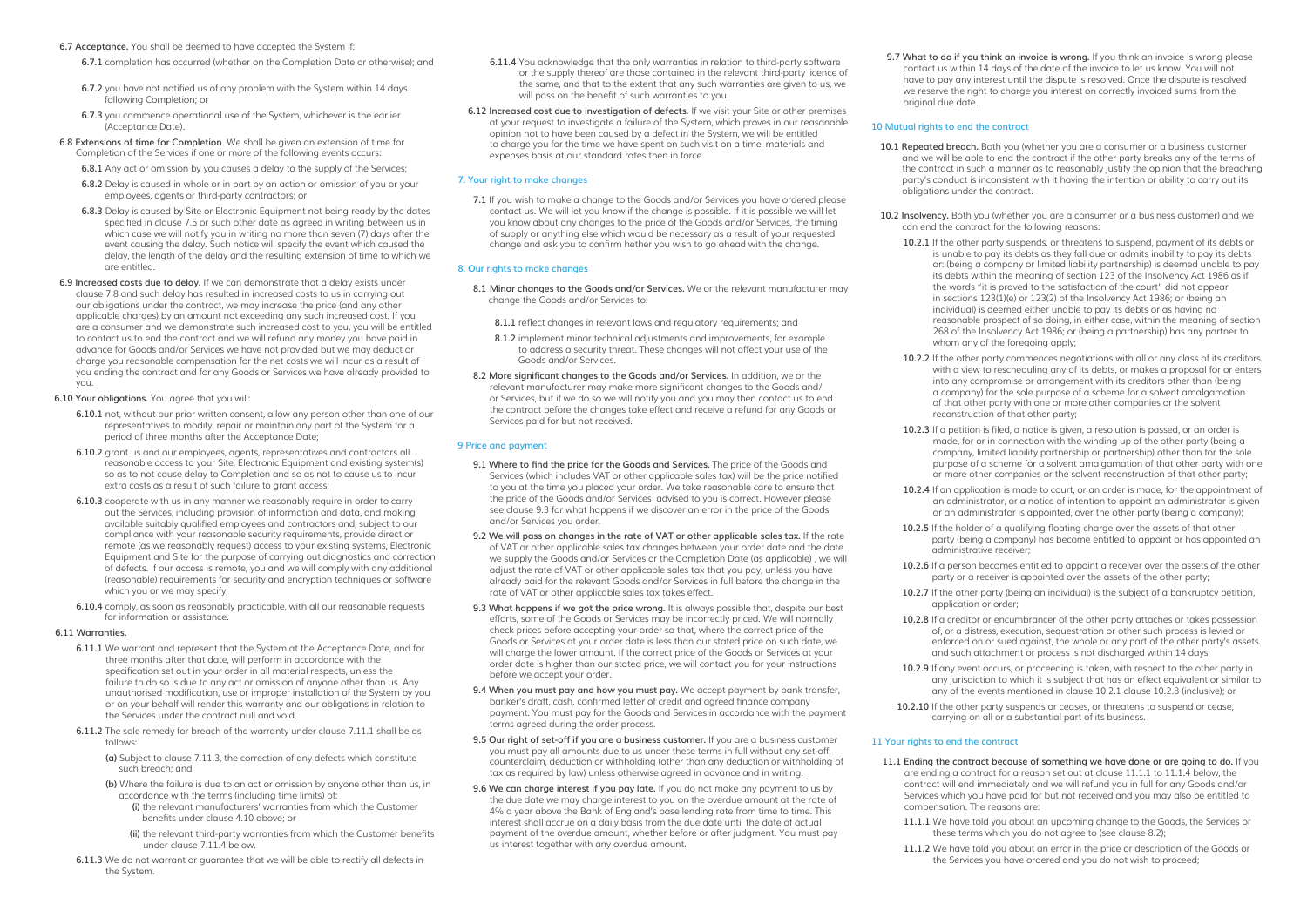- **11.1.3** There is a risk that supply of the Goods or the Services may be significantly delayed because of events outside our control; or
- 11.1.4 You have a legal right to end the contract because of something we have done wrong, including if we have broken the contract and you have notified us of the breach and we have not remedied that breach within 14 days of receiving such notification.
- **11.2 Exercising your right to change your mind if you are a consumer (Consumer Contracts Regulations 2013).** If you are a consumer then for most Goods bought at a distance or off-premises you have a legal right to change your mind within 14 days and receive a refund. These rights are explained in more detail in these terms.
- **11.3 When consumers do not have a right to change their minds.** Your right as a consumer to change your mind does not apply in respect of:
	- **11.3.1** services, once these have been completed, even if the cancellation period is still running;
	- **11.3.2** sealed audio or sealed video recordings or sealed computer software, once these Goods are unsealed after you receive them;
	- **11.3.3** any Goods which become mixed inseparably with other items after their delivery; and
	- **11.3.4** any Goods that are made to your specifications or are clearly personalised.
- 11.4 **How long do consumers have to change their minds?** If you are a consumer, how long you have to change your mind depends on what you have ordered and how it is delivered:
	- **11.4.1** If you have bought Services, you have 14 days after the day we email you to confirm we accept your order. However, once we have completed the Services you cannot change your mind, even if the period is still running. If you cancel after we have started the Services, you must pay us for the Services provided up until the time you tell us that you have changed your mind;
	- **11.4.2** If you have bought Goods, you have 14 days after the day you (or someone you nominate) receive the Goods, unless:
		- **(a)** your Goods are split into several deliveries over different days. In this case you have until 14 days after the day you (or someone you nominate) receive the last delivery.
		- **(b)** your Goods are for regular delivery over a set period. In this case you have until 14 days after the day you (or someone you nominate) receive the first delivery of the Goods.
- 11.5 **Ending the contract where you are a consumer and where we are not at fault and there is no right to change your mind.** If you are a consumer, even if we are not at fault and you are not a consumer who has a right to change their mind, you can still end the contract before it is completed, but you may have to pay us compensation. A contract for Goods is completed when the Goods are delivered and paid for. A contract for Services is completed when we have finished providing the Services and you have paid for them. If you are a consumer and you want to end a contract before it is completed where we are not at fault and you are not a consumer who has changed their mind, just contact us to let us know. The contract will end immediately and we will refund any sums paid by you for Goods or Services not provided but we may deduct from that refund (or, if you have not made an advance payment, charge you) reasonable compensation for the net costs we will incur as a result of your ending the contract which may include, but are not limited to, any restocking fees which may be charged to us by our suppliers in respect of the Goods ordered by you under the contract.

## **12 How to end the contract with us (including if you are a consumer who has changed their mind)**

- **12.1 Tell us you want to end the contract.** To end the contract with us, please let us know by doing one of the following:
	- **12.1.1 Email.** Email us at sales@esbroadcast.com. Please provide your name, address, details of the order (including any relevant order number) and, where available, your phone number and email address.
	- **12.1.2 By post.** Write to us at ES Broadcast Ltd, Unit 34, Orbital 25 Business Park, Dwight Road, Watford, Hertfordshire, WD18 9DA, including details of what you bought, when you ordered or received it and your name and address.
- **12.2 Returning Goods after ending the contract.** If you end the contract for any reason after Goods have been dispatched to you or you have received them, you must return them to us by post to ES Broadcast Ltd, Unit 34, Orbital 25 Business Park, Dwight Road, Watford, Hertfordshire, WD18 9DA. If you are a consumer exercising your right to change your mind you must send off the Goods within 14 days of telling us you wish to end the contract.

#### **12.3 When we will pay the costs of return.** We will pay the costs of return:

**12.3.1** if the Goods are faulty or misdescribed; or

**12.3.2** if you are ending the contract because we have told you of an upcoming change to the Goods, the Services or these terms, an error in pricing or description, a delay in delivery due to events outside our control or because you have a legal right to do so as a result of something we have done wrong.

In all other circumstances (including where you are a consumer exercising your right to change your mind) you must pay the costs of return.

- **12.4 How we will refund you.** If you are entitled to a refund under these terms we will refund you the price you paid for the Goods and/or Services including any delivery costs, by the method you used for payment. However, we may make deductions from the price, as described below.
- 12.5 **When we may make deduction from refunds if you are a consumer exercising your right to change your mind.** If you are exercising your right to change your mind:
	- **12.5.1** we may reduce your refund of the price (excluding delivery costs) to reflect any reduction in the value of the Goods, if this has been caused by your handling them in a way which would not be permitted in a shop. If we refund you the price paid before we are able to inspect the Goods and later discover you have handled them in an unacceptable way, you must pay us an appropriate amount. We may reduce your refund of the price charged for Services to reflect any Services we have already provided up until the time you tell us that you have changed your mind as set out in Clause 11.4.1. Once we have completed the Services you cannot change your mind, even if the period is still running, and you will not be refunded the price charged for these Services.
	- **12.5.2** the maximum refund for delivery costs will be the costs of delivery by the least expensive delivery method we offer.
- 12.6 **When your refund will be made.** We will make any refunds due to you as soon as possible. If you are a consumer exercising your right to change your mind then your refund will be made within 14 days from the day on which we receive the Goods back from you or, if earlier, the day on which you provide us with evidence that you have sent the Goods back to us. For information about how to return Goods to us, see clause 12.2.

## **13 Our rights to end the contract**

- **13.1 We may end the contract if you break it.** We may end the contract at any time by writing to you if:
	- **13.1.1** you do not make any payment to us when it is due and you still do not make payment within 7 days of us reminding you that payment is due;
	- **13.1.2** you do not, within a reasonable time of us asking for it, provide us with information that is necessary for us to provide the Goods and/or Services;
	- **13.1.3** you do not, within a reasonable time, allow us to deliver the Goods or provide the Services to you;
	- **13.1.4** you do not, within a reasonable time, allow us access to your Site or other premises to supply the Services or
	- **13.1.5** you breach your obligations in clause 7.5.
- **13.2 You may have to compensate us if you break the contract.** If we end the contract in the situations set out in clause 13.1 we will refund any money you have paid in advance for Goods and/or Services we have not provided but we may deduct or charge you reasonable compensation for the net costs we will incur as a result of your breaking the contract.

#### **14 What happens when you or we end the contract:**

## 14.1 **What you and we must do when the contract ends.**

**14.1.1** When the contract ends for any reason, we will:

- **(a)** promptly refund any portion of the price to you which relates to Goods or Services which you have paid for but not received, on a pro rata basis;
- **(b)** as soon as reasonably practicable, vacate your Site or other premises, leaving them clean and tidy and removing any Goods, materials or equipment belonging to us. You can dispose of any Goods, materials or equipment that we have not removed 60 days after the contract ends.
- **14.1.2** When the contract ends for any reason, you will immediately pay any outstanding unpaid invoices and interest due to us. We will submit invoices for any Goods and/or Services that we have supplied, but for which we have not yet submitted an invoice, and you will pay these invoices immediately on receipt.

## **15 If there is a problem with the Goods and/or Services**

**15.1 How to tell us about problems.** If you have any questions or complaints about the Goods and/or Services, please contact us. You can telephone our customer service team on +44 (0)1923 650 080 or write to us at sales@esbroadcast.com.

## **16 Your rights in respect of defective Goods if you are a consumer**

- **16.1** If you are a consumer we are under a legal duty to supply Goods that are in conformity with this contract. Nothing in these terms will affect your legal rights.
- **16.2 Your obligation to return rejected Goods.** If you wish to exercise your legal rights to reject defective Goods you must post them back to us. We will pay the costs of postage or collection.

#### **17 Your rights in respect of defective Services if you are a consumer**

**17.1** If you are a consumer:

- **17.1.1** you can ask us to repeat or fix a Service if it's not carried out with reasonable care and skill, or get some money back if we can't fix it;
- **17.1.2** if you haven't agreed a price beforehand, what you're asked to pay must be be reasonable; and
- **17.1.3** if you haven't agreed a time beforehand, the Services must be carried out within a reasonable time.

# **18 Your rights in respect of defective Goods if you are a business**

- **18.1** If you are a business customer we warrant that on delivery, any Goods shall:
	- **18.1.1** conform in all material respects with their description; and
	- **18.1.2** be free from material defects in design, material and workmanship.
- 18.2 Subject to clause 18.3, if:

**18.2.1** you give us notice in writing within a reasonable time of discovery that the Goods do not comply with the warranty set out in clause 18.1;

- **18.2.2** we are given a reasonable opportunity of examining such Goods; and
- **18.2.3** you return such Goods to us at our cost,

we shall, at our option, repair or replace the defective Goods, or refund the price of the defective Goods in full.

- **18.3** We will not be liable for the failure of any Goods to comply with the warranty in clause 18.1 if:
	- **18.3.1** you make any further use of such Goods after giving a notice in accordance with clause  $18.2.1$ ;
	- **18.3.2** the defect arises because you failed to follow our oral or written instructions as to the storage, installation, commissioning, use or maintenance of the Goods or (if there are none) good trade practice;
	- **18.3.3** the defect arises as a result of us following any drawing, design or specification supplied by you;
	- **18.3.4** you alter or repair the Goods without our written consent; or
	- **18.3.5** the defect arises as a result of fair wear and tear, wilful damage, negligence or abnormal working conditions.
- **18.4** Except as provided in this clause 18, we shall have no liability to you in respect of the failure of Goods to comply with the warranty set out in clause 18.1.
- **18.5** These terms shall apply to any repaired or replacement Goods supplied by us under clause 18.2.

## **19 Our responsibility for loss or damage suffered by you if you are a consumer**

- **1**9.1 **We are responsible to you for foreseeable loss and damage caused by us.** If we fail to comply with these terms, we are responsible for loss or damage you suffer that is a foreseeable result of our breaking this contract or our failing to use reasonable care and skill, but we are not responsible for any loss or damage that is not foreseeable. Loss or damage is foreseeable if either it is obvious that it will happen or if, at the time the contract was made, both we and you knew it might happen, for example, if you discussed it with us during the order process.
- **19.2 We do not exclude or limit in any way our liability to you where it would be unlawful to do so.** This includes liability for:
	- **19.2.1** death or personal injury caused by our negligence or the negligence of our employees, agents or subcontractors;